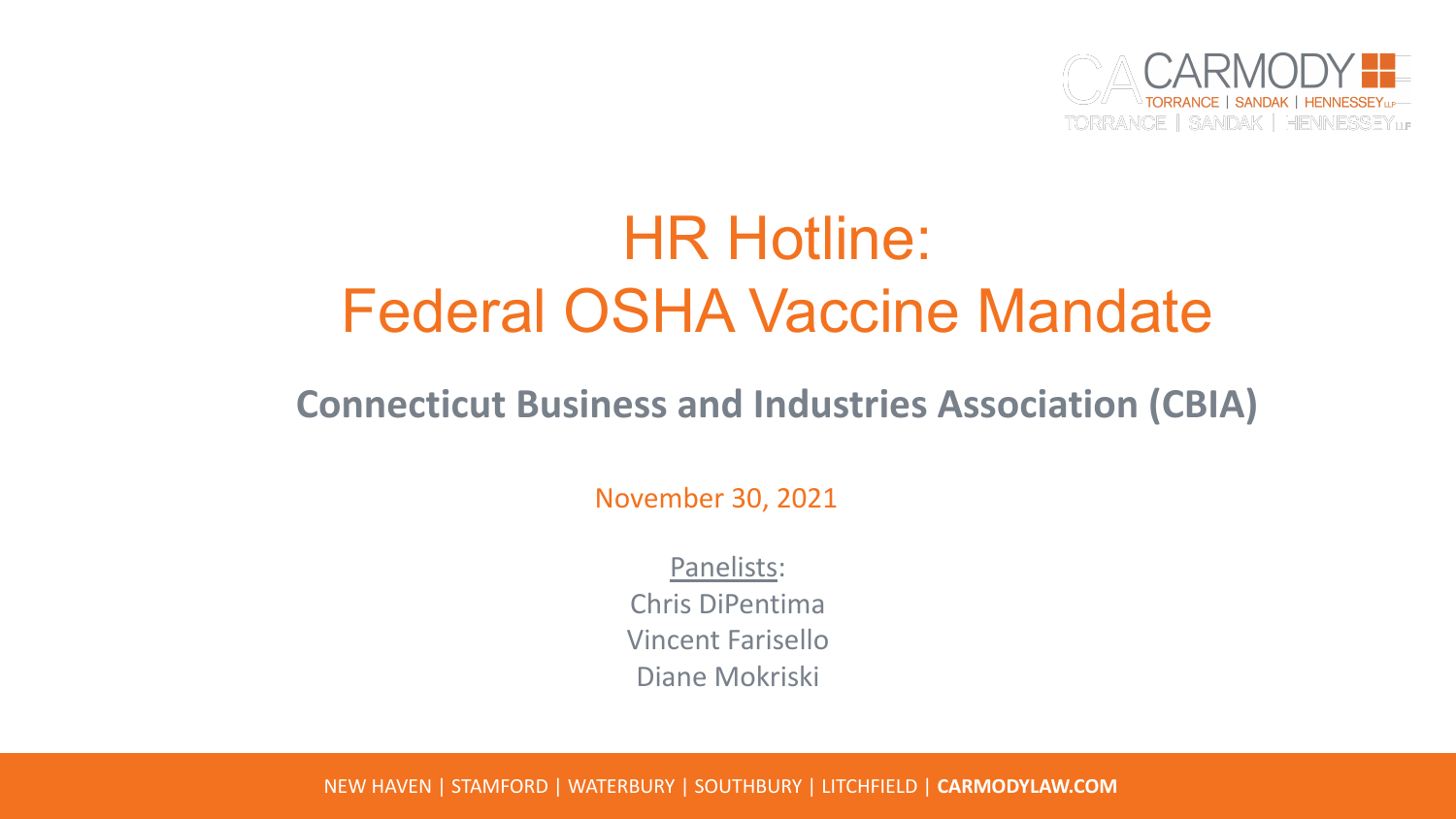

### Discussion Topics

- Background
- Covered Employers
- **D** Covered Employees
- General Requirements
- **D** Consequences for Non-Compliance
- Status of ETS Court Action
- Questions and Answers



2 *This information is for educational purposes only to provide general information and a general understanding of the law. It does not constitute legal advice and does not establish any attorney-client relationship.*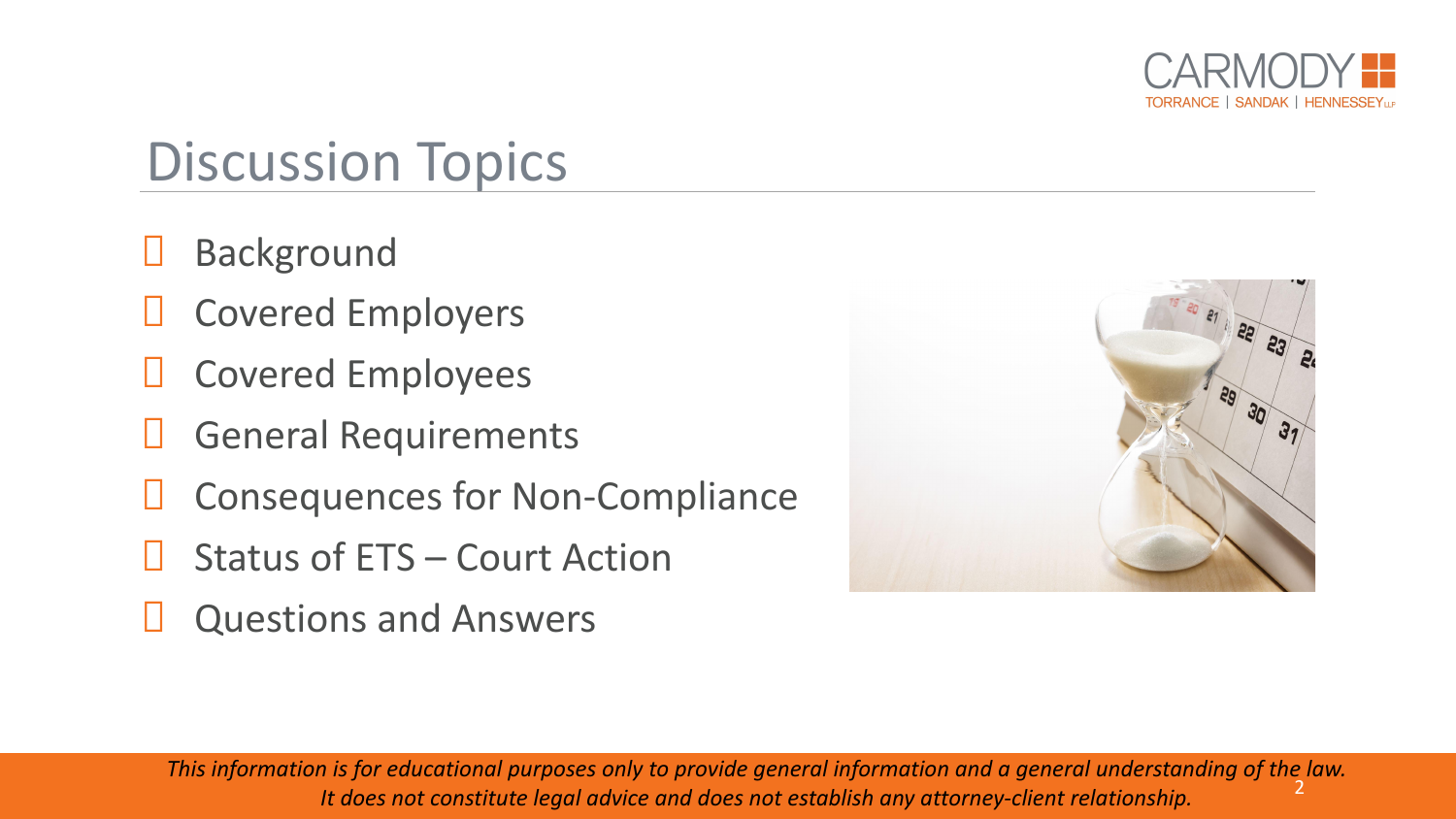

#### Background

#### ■ OSHA published ETS on November 5, 2021

- OSHA determined pandemic has created "grave danger" to worker safety
- ― As an ETS, duration limited to six months
- $\Box$  Purpose is to minimize risk of transmission of COVID-19 in the workplace
- $\Box$  Requires covered employers to develop and enforce a policy requiring vaccination (or regular testing in lieu of vaccination)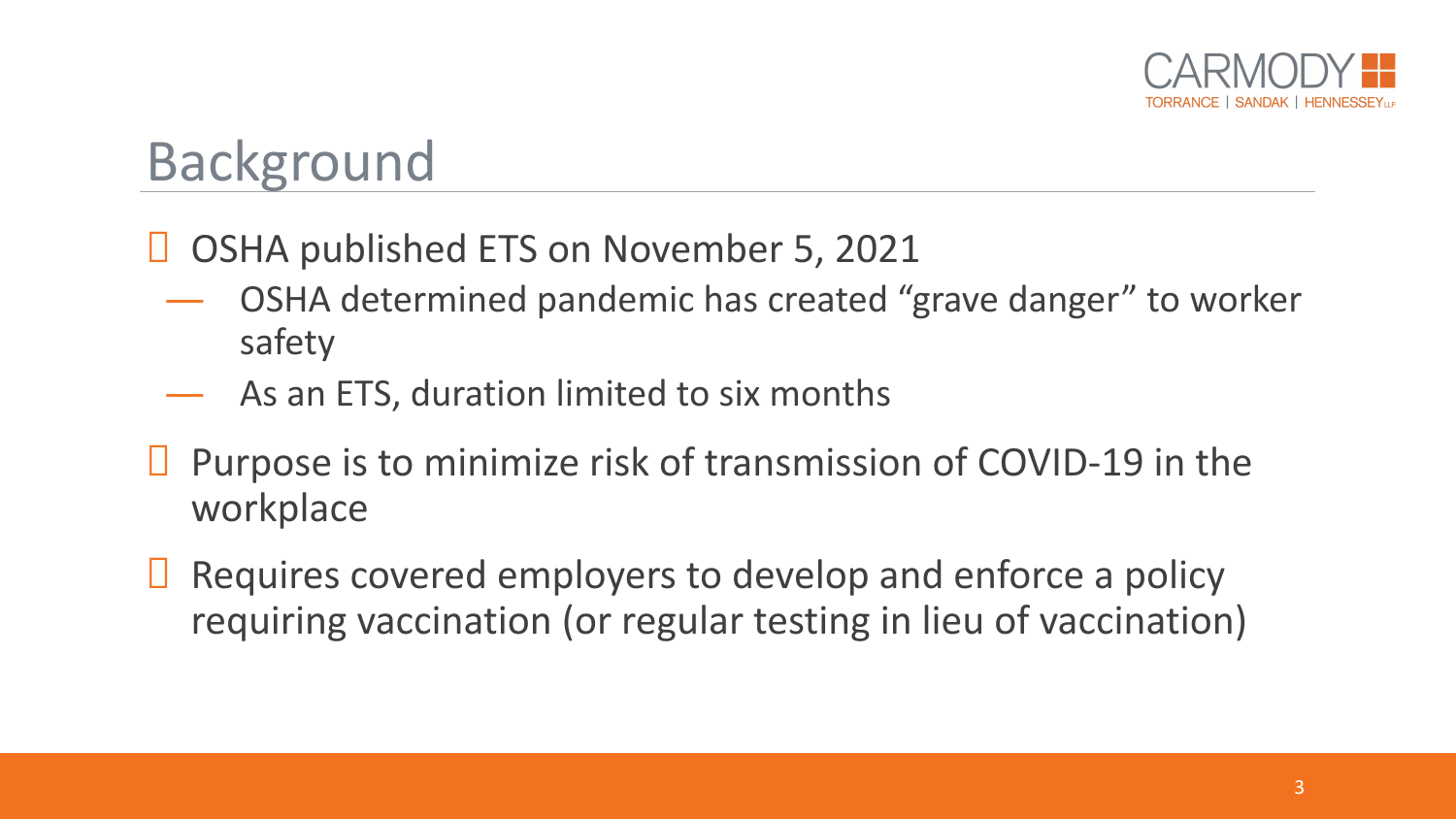

## Covered Employers and Employees

- $\Box$  Covered employers Private employers with 100 or more employees, except:
	- Federal contractors (and subcontractors) covered by federal contractor mandatory vaccination rules
	- Healthcare employers covered by CMS Interim Final Rule
- $\Box$  Covered employees All employees of a covered employer, except those who:
	- Do not report to a workplace where other individuals are present;
	- ― Are working from home; and
	- ― Work exclusively outdoors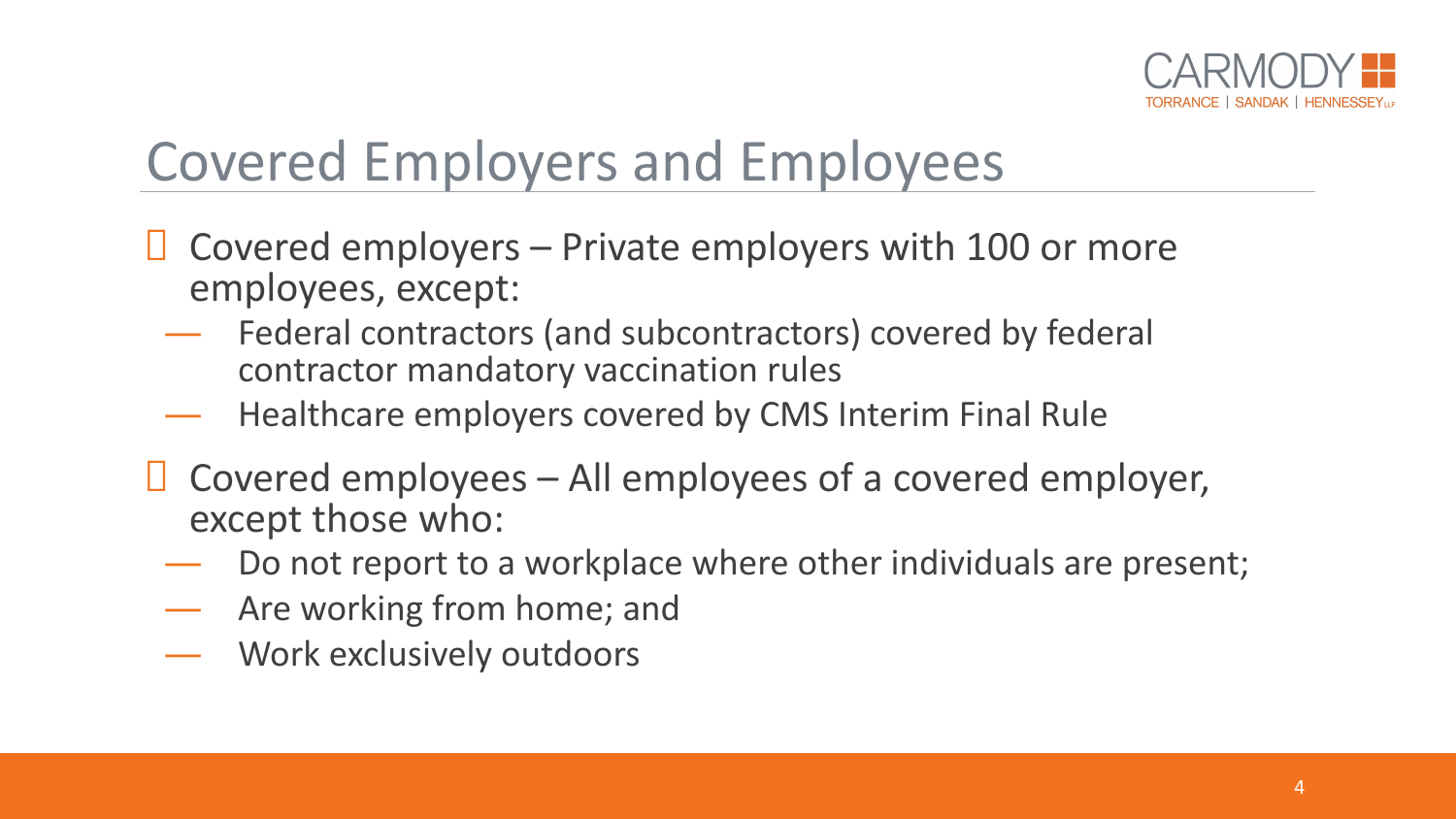

#### General Requirements

Develop, implement and enforce either:

- ― Policy requiring vaccination for all covered employees; or
- Policy in which covered employees may choose either vaccination or weekly testing
- $\Box$  Determine vaccination status of each employee
- $\Box$  Provide certain paid time off benefits
- $\Box$  Require prompt notification of any positive test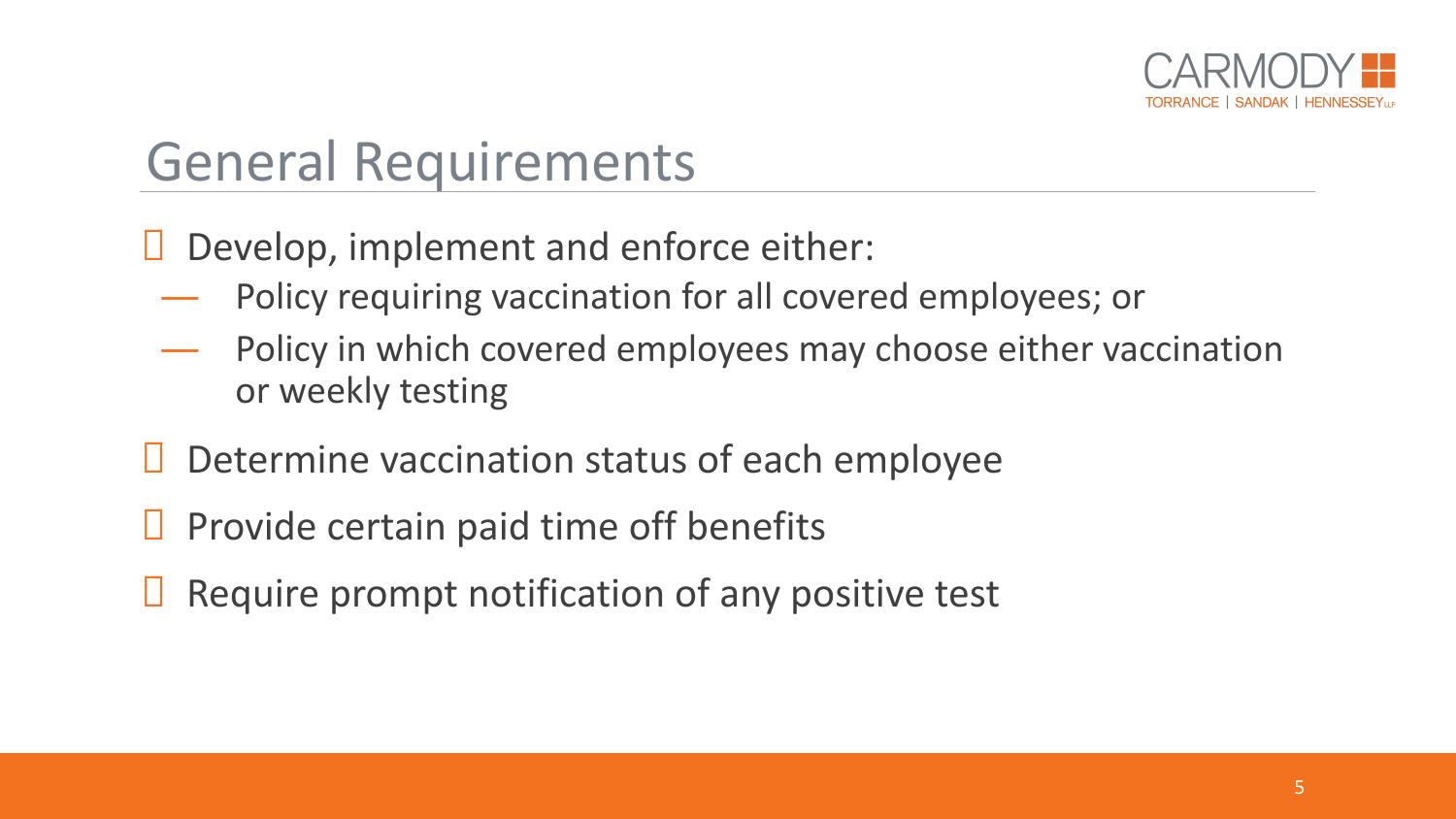

### General Requirements

 $\Box$  Keep any EE who tests positive out of the workplace until they meet criteria to discontinue home isolation

- $\Box$  Require unvaccinated employees to wear face mask when indoors or in a vehicle with another individual for work purposes
- $\Box$  Provide information to employees about the ETS, the employer's policy and about vaccines in general
- **D** OSHA reporting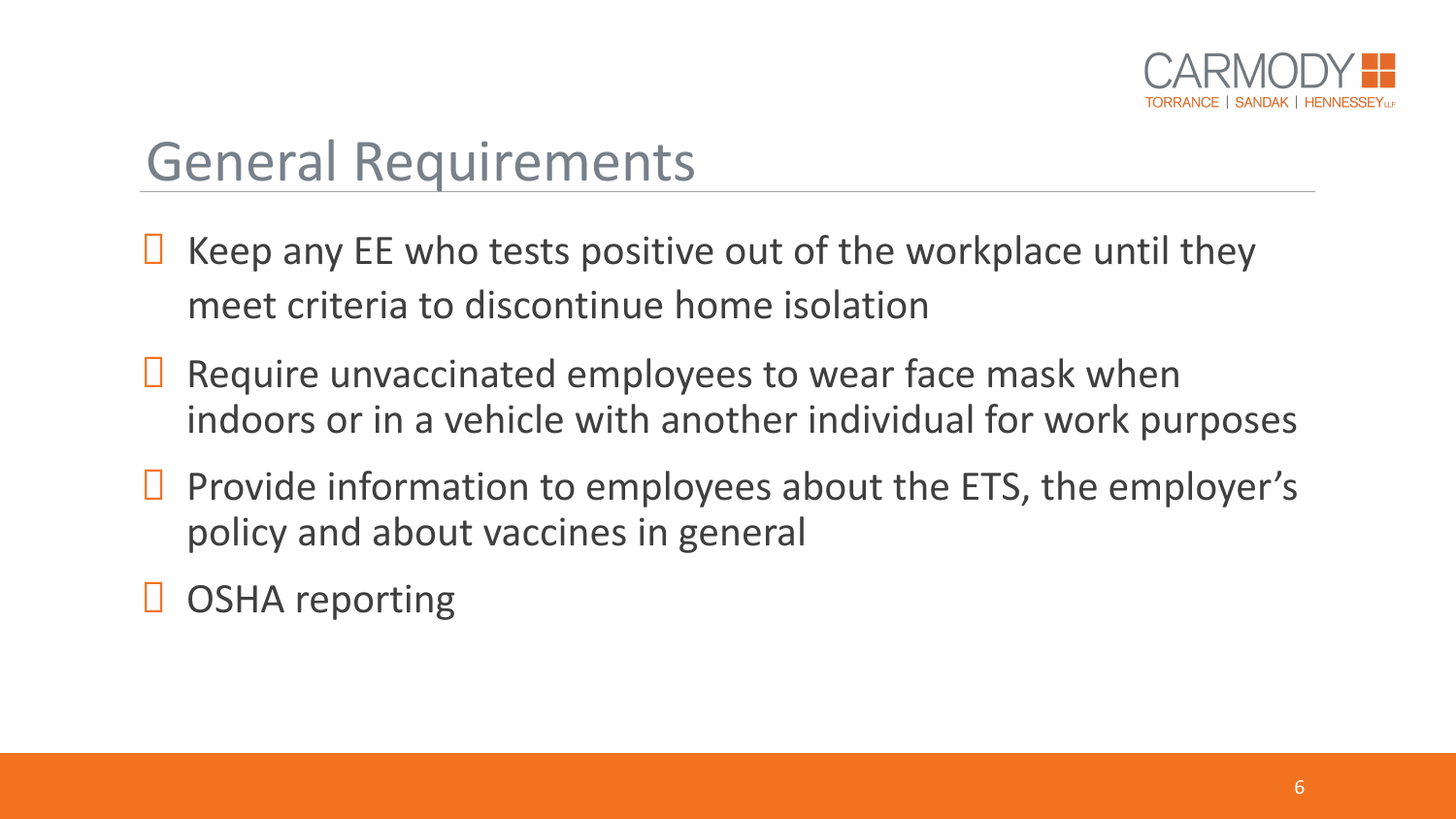

#### General Requirements

#### Effective Dates

- ― Vaccination and testing requirements January 4
- Other provisions December 6
- Note: ETS will expire after six months
- $\Box$  Penalties for non-compliance
	- ― Penalties of up to \$13,654 per violation
	- Additional penalties for willful or egregious non-compliance
	- ― Potential individual-employee claims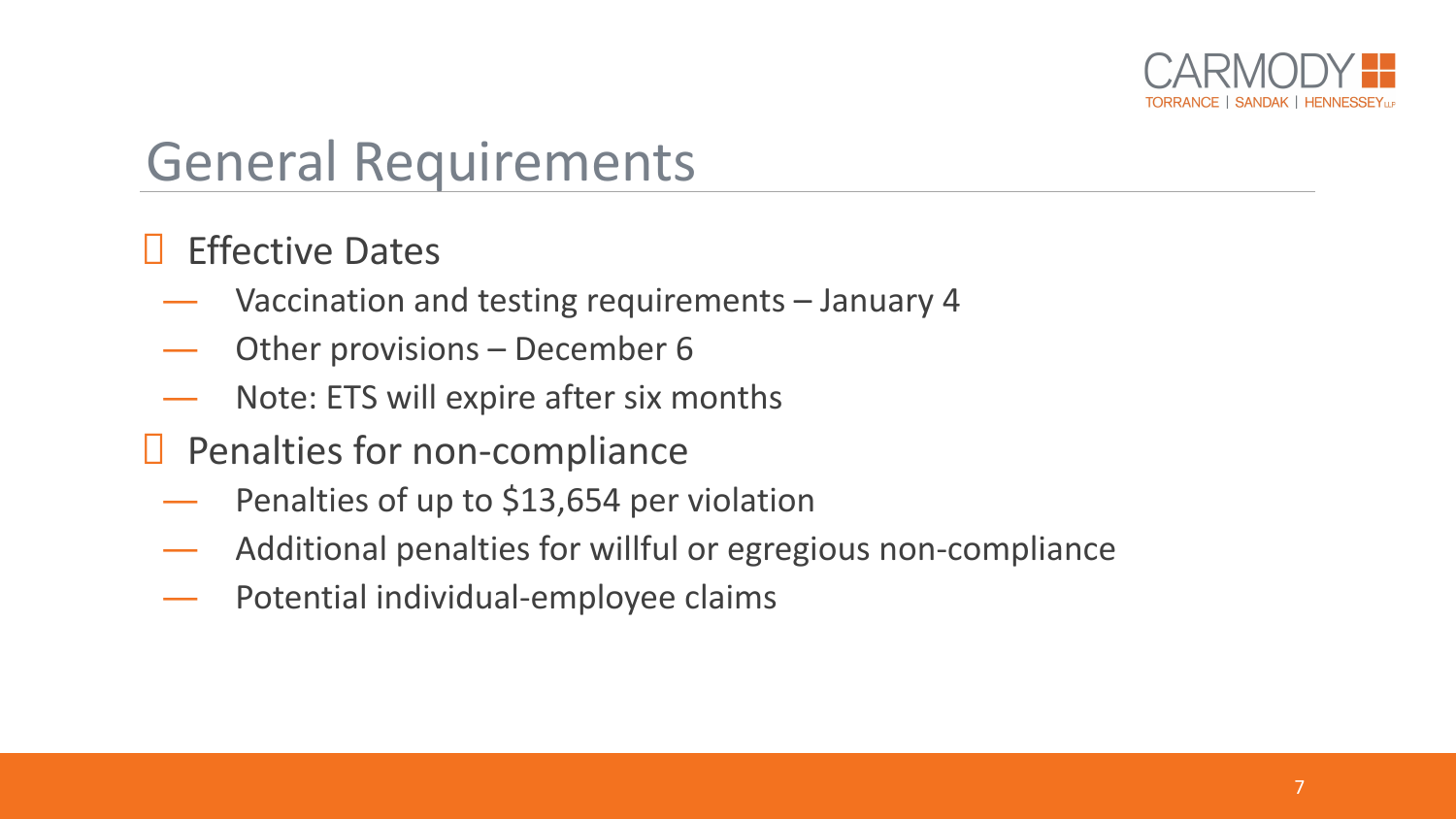

## Status of ETS

 $\Box$  Opponents of ETS filed numerous federal court actions  $\Box$  Fifth Circuit Court of Appeals:

- ― Issued temporary stay on November 6, 2021
- Extended the stay on November 12, 2021, ordering OSHA not to implement or enforce ETS, pending further judicial review
- **E** All cases have now been consolidated
	- Sixth Circuit Court selected (by lottery) to hear consolidated claims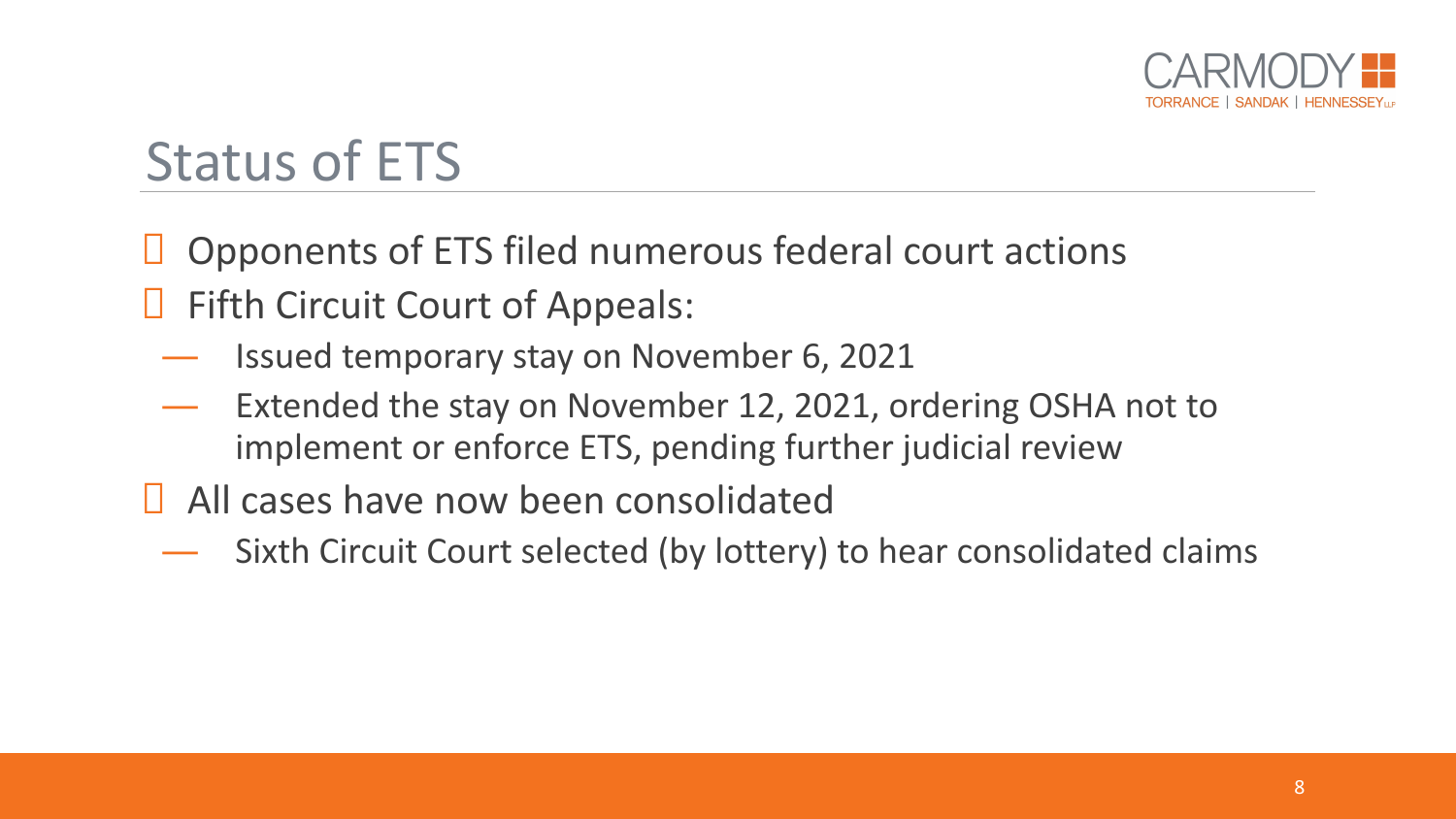

### Status of ETS

- $\Box$  For now, OSHA will not enforce, pending further action by the Sixth Circuit and/or Supreme Court
- **What should covered employers do now?**
- $\Box$  Helpful links:
	- **<https://www.osha.gov/coronavirus/ets2>**
	- **[www.carmodylaw.com](http://www.carmodylaw.com/)**
	- **[www.cbia.com](http://www.cbia.com/)**